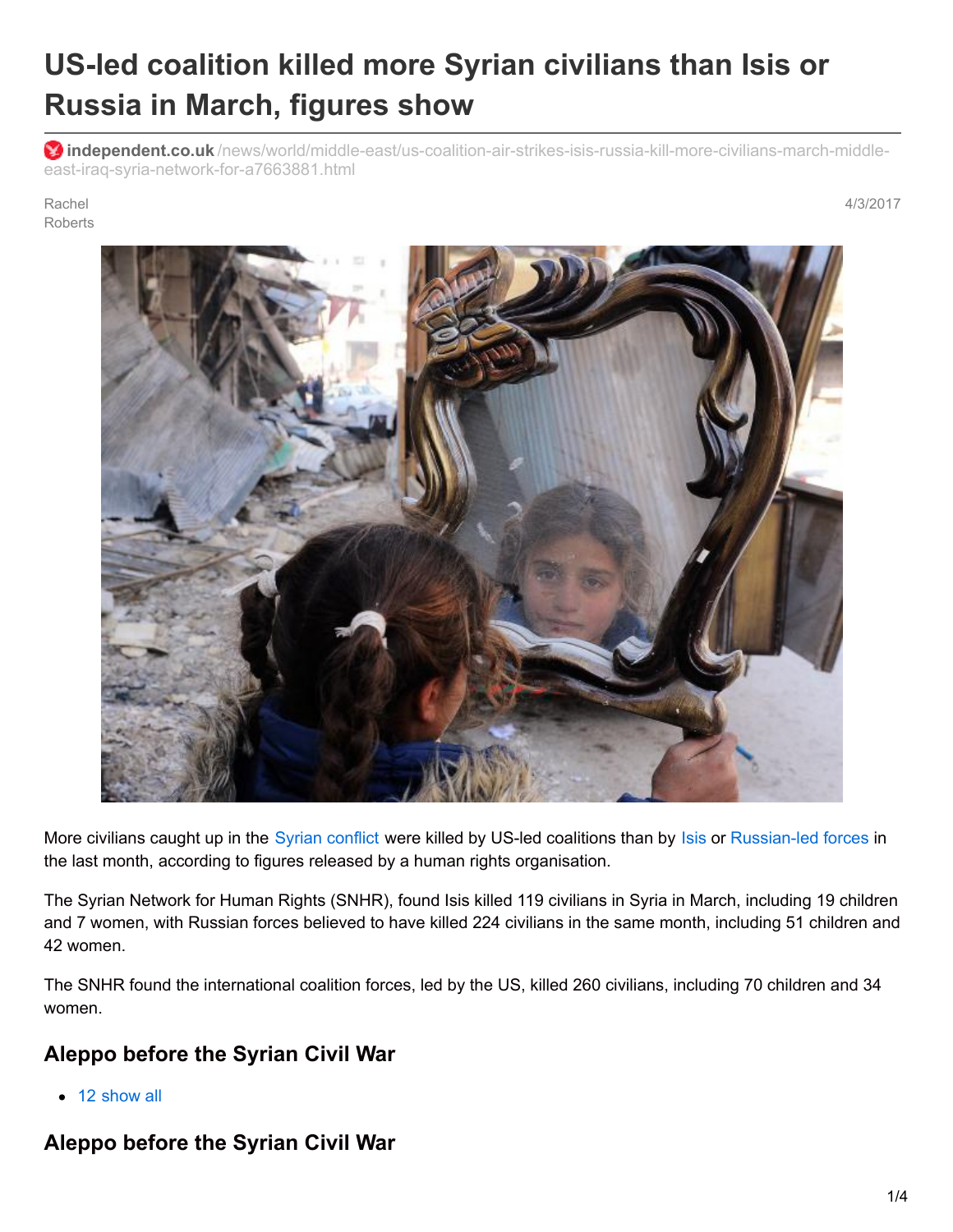In the same month, reports of civilian deaths from US air strikes across Syria and Iraq soared to an all-time high, according to Airwars, a British monitoring group, which found there were 1,472 casualties linked to US air strikes in March.

While on the campaign trail in 2015, Donald Trump pledged to "bomb the s\*\*t" out of Isis if he became President, and coalition warplanes have dramatically increased their strikes against Isis in both Mosul and Raqqa, while the number of US troops on the ground has also increased.

At the same time, Russia has scaled down its campaign following a partial ceasefire in December 2016.

• Read more

#### **Syria ceasefire in doubt amid fresh clashes**

Syrian regime forces killed 417 civilians including 61 children and 46 women, the SNHR found.

The SNHR, which monitors Syrian casualties of all the parties, acknowledges the real number of civilians killed in the conflict could be much higher, however, because of the difficulties in keeping track of victims.



The Syrian Government and Isis do not publish, reveal, or record their victims and many people are killed on battlefronts and not inside cities, making it more difficult to keep track of numbers.

The SNHR report said: "From our perspective, the statistics published by some groups on this category of victims are fictitious and are not based on any actual data.

"Therefore, the report only includes civilian victims who were killed by all parties and compares them."

• Read more

## **US 'probably' had role in Mosul air strikes that killed 200 civilians**

Airwars says that while all data coming from the region should be treated with caution, the US has so far been responsible for 68 per cent of all airstrikes against Syria, and the rest of the allied forces including the UK for 32 per cent.

The number of civilian casualties is apparently surging both in Syria and Iraq as the allies regain territory lost to Isis, with the battle shifting away from rural areas to more densely populated cities like the Iraqi city of Mosul.



As many as 200 residents of Mosul are believed to have been killed by airstrikes in recent weeks, including one on March 17 which may have taken the lives of more than 100 people in a single hit.

A US strike in a rural area of Raqqa in Syria killed up to 30 civilians who had taken shelter in a school last week, according to reports. The previous week, the Syrian Observatory for Human Rights claimed that 42 people, most of whom were civilians, were killed by a US bombing in the town of AI Jinah, in what it deemed a "massacre."

Airwars said in a statement: "Almost 1,000 civilian non-combatant deaths have already been alleged from coalition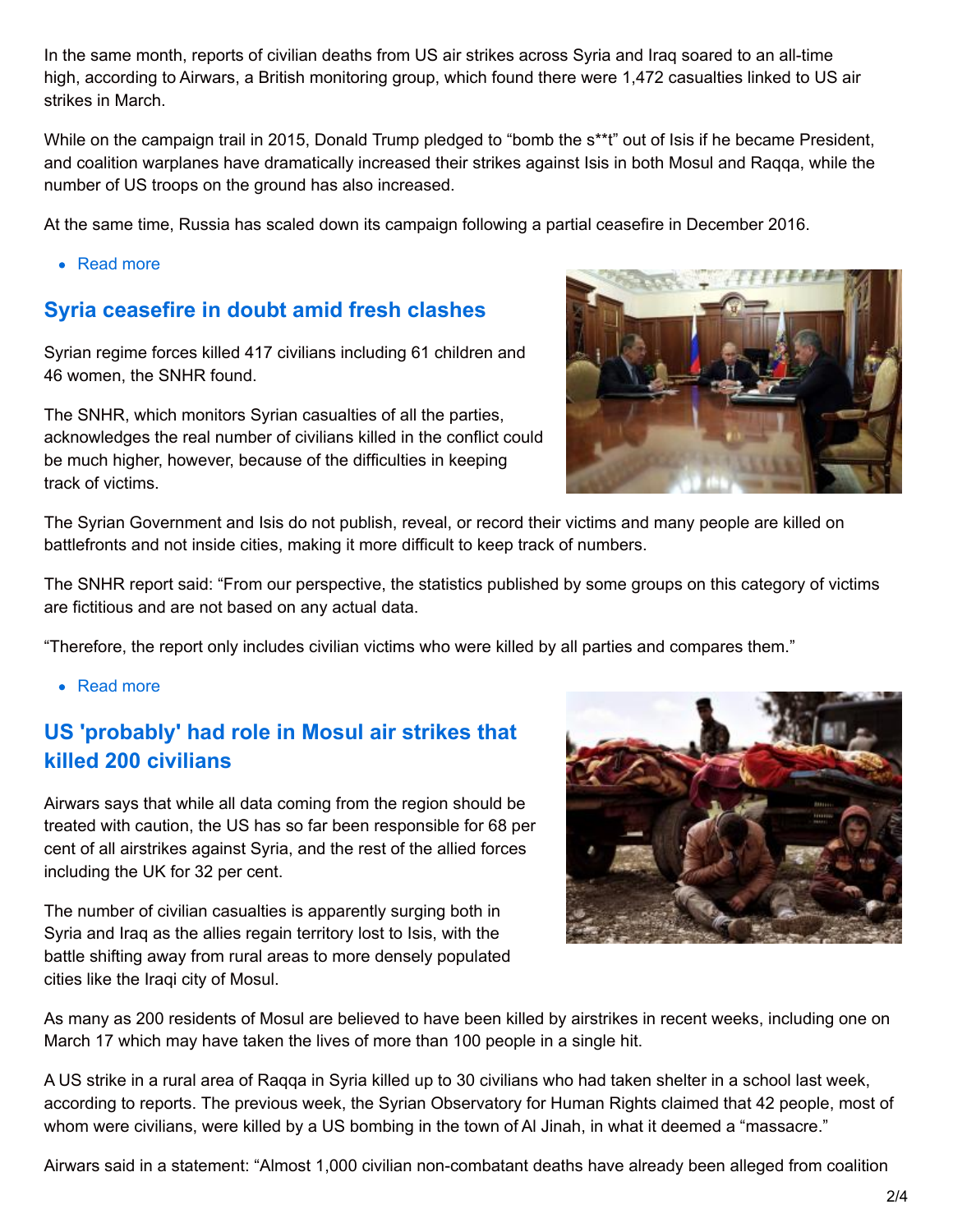actions across Iraq and Syria in March — a record claim.

"These reported casualty levels are comparable with some of the worst periods of Russian activity in Syria."

• Read more

### **Air strikes are the only way to defeat Isis – but civilians are dying**

US military officials said they worked hard to avoid civilian casualties and insist there have been no changes to the rules of engagement in Iraq and Syria, in spite of Mr Trump's campaign pledges to up the ante in the region.

A spokesperson for the US Central Command said the head of the command, General Joseph Votel, was "not looking into changing the way we operate, other than to say our processes are good and we want to make sure we live by those processes."



Some military experts in the US have suggested the ramping up of the airstrikes may have more to do with the ebb and flow of war than the Trump administration.

"The US is moving more into environments that look like conventional warfare, moving up the spectrum from targeting individuals to participating in ongoing conflict, and that's going to produce more casualties," said Heather Hurlburt, a policy director at the New American Foundation and a former State department official.

In March, 400 more American troops were deployed to Syria, including a team of Army rangers and a Marine artillery unit, almost doubling their presence in the country, and it was announced last week the US will send an additional 240 soldiers to Iraq as part of the fight to take back western Mosul from Isis.

• Read more

# **Pentagon to nearly double number of US troops fighting Isis in Syria**

Some experts have suggested the increased number of US troops on the ground could make commanders more accepting of large numbers of civilian casualties because decisions are taken to protect US military personnel.

US Defence Secretary Jim Mattis insisted coalition troops "always do everything humanly possible to reduce the loss of life or injury among innocent people. The same cannot be said for our adversaries."



But Amnesty International has questioned the legality of the attacks in Mosul.

"Evidence gathered on the ground in East Mosul points to an alarming pattern of US-led coalition airstrikes which have destroyed whole houses with entire families inside," said Donatella Rovera, Senior Crisis Response Adviser at Amnesty International.

"The high civilian toll suggests that coalition forces leading the offensive in Mosul have failed to take adequate precautions to prevent civilian deaths, in flagrant violation of international humanitarian law."